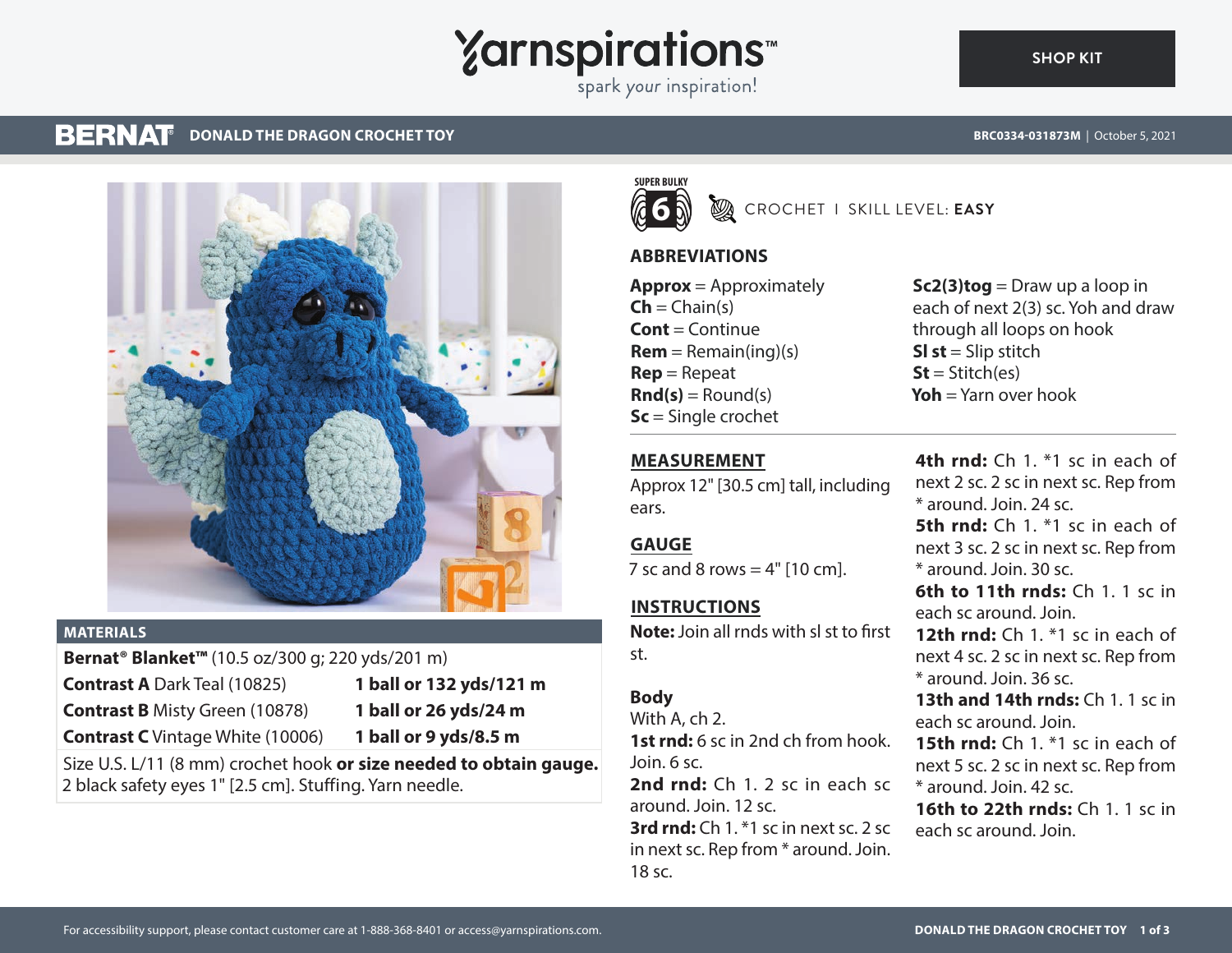# **Yarnspirations**

spark your inspiration!

#### **BERNAT DONALD THE DRAGON CROCHET TOY BRC0334-031873M** | October 5, 2021

next 5 sc. Sc2tog. Rep from \* around. Join. 36 sts. **24th rnd:** Ch 1<sup>\*1</sup> sc in each of next 4 sc. Sc2tog. Rep from \* around. Join. 30 sts. **25th rnd:** Ch 1. \*1 sc in each of next 3 sc. Sc2tog. Rep from \* around. Join. 24 sts. **26th rnd:** Ch 1. \*1 sc in each of

**23rd rnd:** Ch 1. \*1 sc in each of

next 2 sc. Sc2tog. Rep from \* around. Join. 18 sts.

Secure safety eyes to Body as shown in photo. Stuff Body firmly. **27th rnd:** Ch 1. <sup>\*</sup>1 sc in next sc. Sc2tog. Rep from \* around. Join. 12 sts.

**28th rnd:** Ch 1. (Sc2tog) 6 times. Join. 6 sts. Fasten off, leaving a long end. Draw end through rem sts. Pull tightly. Fasten securely.

#### **Nose**

With A, ch 4.

**1st rnd:** 1 sc in 2nd ch from hook. 1 sc in next ch. 3 sc in last ch. *Working into opposite side of foundation ch*, 1 sc in next ch. 2 sc in last ch. Join. 8 sc.

**2nd and 3rd rnds:** Ch 1. 1 sc in each sc around. Join. Fasten off at end of 3rd row. Stuff Nose. Sew to Body as shown in picture.

Embroider Nostrils with straight stitch as shown in picture. See page 3.

### **Ears** (make 2)

With B, ch 3, leaving a long end for sewing.

**1st row:** 1 sc in 2nd ch from hook. 1 sc in next ch. Turn. 2 sc.

**2nd row:** Ch 1. 2 sc in each of next 2 sc. Turn. 4 sc.

**3rd row:** Ch 2. Sl st in each of rst 2 sc. Ch 2. Sl st in each of next 2 sc. Ch 2. Sl st in same sp as last sl st. Fasten off. Sew Ears to Body as shown in photo.

#### **Horns** (make 2)

With C, ch 4, leaving a long end for sewing. Join with sl st to first ch. 1st rnd: Ch 1. 1 sc in each ch around. Join. 4 sc.

**2nd rnd:** Ch 1. 1 sc in each sc around. Join.

**3rd rnd:** Ch 1. (Sc2tog) twice. Join. 2 sts. Fasten o . Draw end through rem sts. Pull tightly. Fasten securely.

Stuff Horns firmly. Sew Horns to Body as shown in photo.

**Arms** (make 2) With A, ch 2. **1st rnd:** 4 sc in 2nd ch from hook. Join. 4 sc.

**2nd to 6th rnds:** Ch 1. 1 sc in each sc around. Join. Fasten off at end of last rnd, leaving a long end for sewing.

Sew Arms to Body as shown in photo.

# **Belly**

With B, ch 4.

**1st rnd:** 1 sc in 2nd ch from hook. 1 sc in next ch. 3 sc in next ch. *Working into opposite side of foundation ch*, 1 sc in next ch. 2 sc in last ch. Join. 8 sc.

**2nd rnd:** Ch 1. 2 sc in first sc. 1 sc in next sc. 2 sc in each of next 3 sc. 1 sc in next sc. 2 sc in each of last  $2$  sc. Join.  $14$  sc.

**3rd rnd:** Ch 1. 1 sc in first sc. 2 sc in next sc. 1 sc in next sc. (1 sc in next sc. 2 sc in next sc) 3 times. 1 sc in next sc. (1 sc in next sc. 2 sc in next sc) twice. Join. 20 sc. Fasten off, leaving a long end for sewing. Sew Belly to Body as shown in photo.

### **Tail**

With A, ch 18, leaving a long end for sewing. Join with sl st to first ch.

**1st rnd:** Ch 1. 1 sc in each ch around. Join. 18 sc.

**2nd and 3rd rnds:** Ch 1. 1 sc in each sc around. Join.

**4th rnd:** Ch 1. \*1 sc in each of next 4 sc. Sc2tog. Rep from \* around. Join. 15 sts.

**5th rnd:** Ch 1. 1 sc in each st around. Join.

**6th rnd:** Ch 1. \*1 sc in each of next 3 sc. Sc2tog. Rep from \* around. Join. 12 sts.

**7th rnd:** Ch 1. 1 sc in each st around. Join.

**8th rnd:** Ch 1. \*1 sc in each of next 2 sc. Sc2tog. Rep from \* around. Join. 9 sts.

**9th rnd:** Ch 1, 1 sc in each st around. Join.

**10th rnd:** Ch 1. \*1 sc in next sc. Sc2tog. Rep from \* around. Join. 6 sts.

**11th rnd:** Ch 1. 1 sc in each st around. Join.